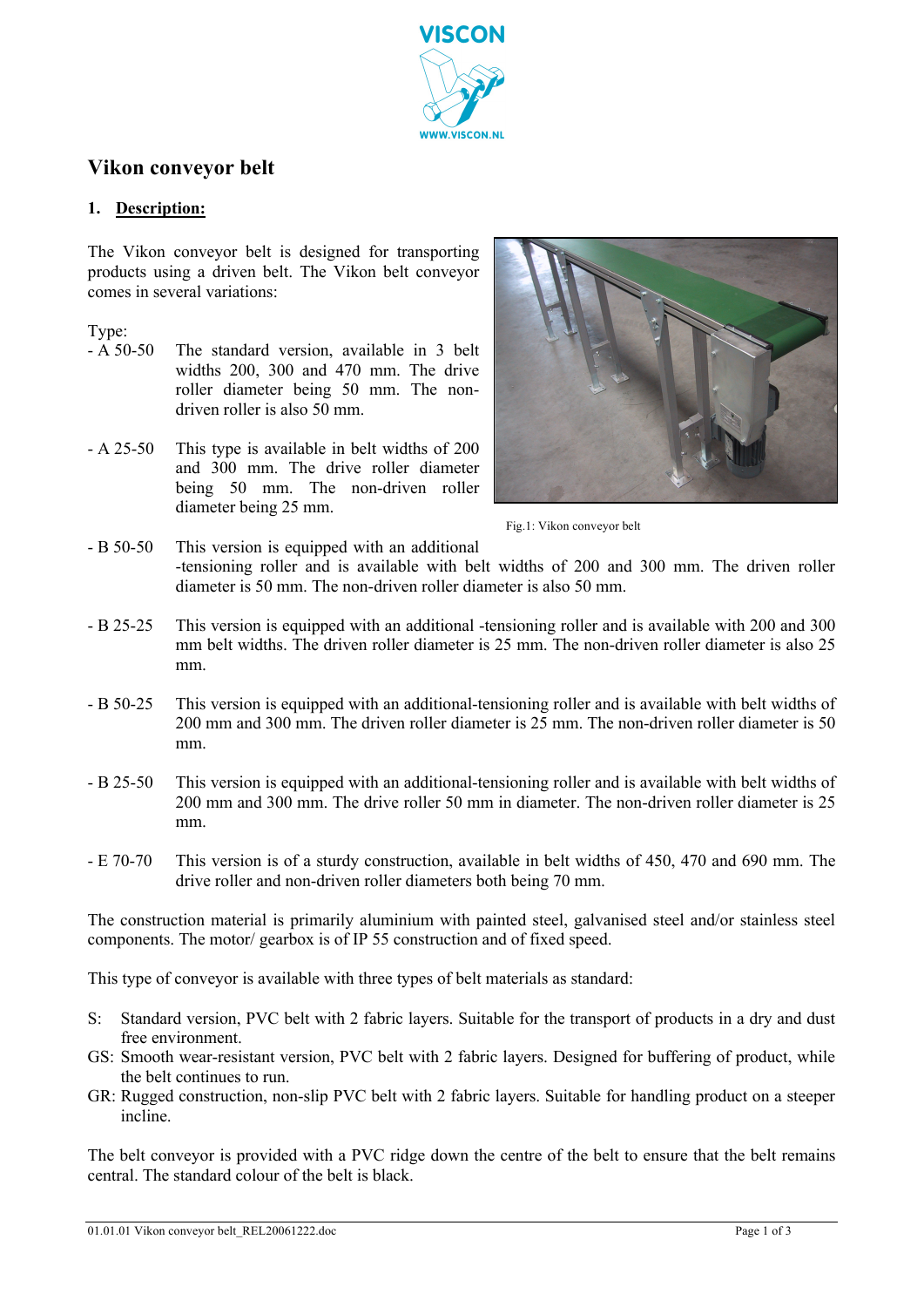

#### **2. Technical specifications:**

| Length             | : Minimum 1000, maximum 10000 mm.                                             |
|--------------------|-------------------------------------------------------------------------------|
| Width              | : Available in a variety of belt widths, see above descriptions.              |
| Height standard    | : 750 until 950 mm.                                                           |
|                    | - minimum height: 350 mm.                                                     |
| Motor rating       | $: 0.18$ to 0.37 kW.                                                          |
| Maximum belt speed | $\therefore$ belt width 200 and 300 mm: 60 m/min.                             |
|                    | belt width $450$ and $690$ mm: $40$ m/min.<br>$\blacksquare$                  |
| Maximum load       | $\therefore$ A and B type with belt width of 200 and 300 mm: 10 kg per metre. |
|                    | A type with belt width of 450 mm: 15 kg per metre.                            |
|                    | E type with belt width of 450 and 690 mm: 20 kg per metre.                    |

#### **3. Options:**

#### **A:** Dual adjustable side guides.







Fig.8: Vikon conveyor belt type E 70-70

### **4. Remarks:**

- The conveyor belts available as standard are not suitable for use in a damp environment. For using this type of belt conveyor in a damp environment a double impregnated conveyor belt and galvanised steel and/ or stainless steel components are required.
- The maximum angle of incline depends on the type of product, conveyor belt and environment. In theory the following angles of incline are feasible when using a clean, dry crate in a clean and dry environment/ conveyor belt.
- Conveyor belt (S) : 10 degrees (170 mm per meter) Conveyor belt (GS) : 7 degrees (120 mm per meter) Conveyor belt (GR) : 20 degrees (340 mm per meter)





Fig.5: Vikon conveyor belt type B 25-25 Fig.6: Vikon conveyor belt type B 50-25 Fig.7: Vikon conveyor belt type B 25-50



Fig.2: Vikon conveyor belt type A50-50 Fig.3: Vikon conveyor belt type A25-50 Fig.4: Vikon conveyor belt type B 50-50